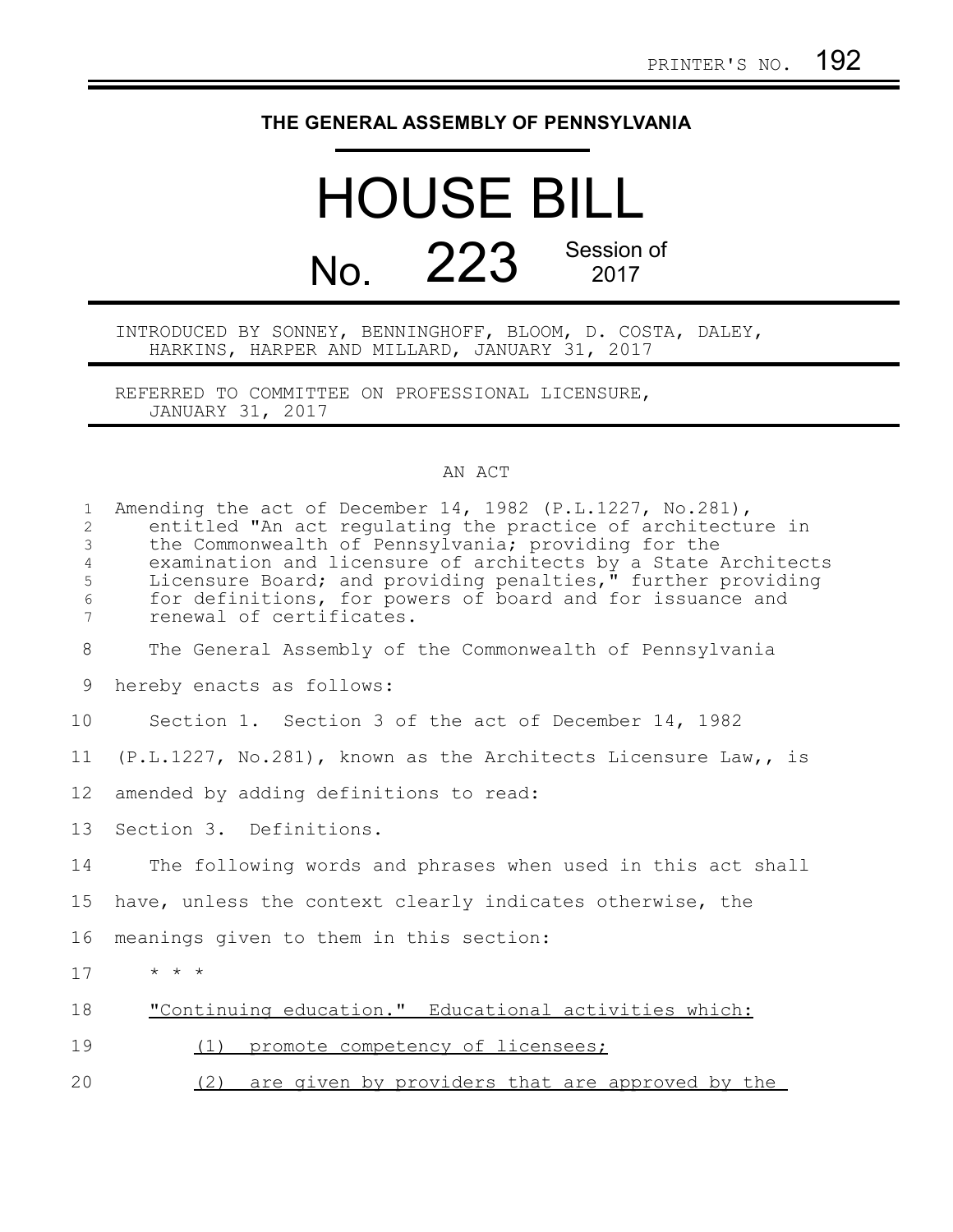| $\mathbf 1$                | board; and                                                      |  |
|----------------------------|-----------------------------------------------------------------|--|
| $\mathbf{2}$               | meet the criteria established by requlations<br>(3)             |  |
| 3                          | promulgated by the board.                                       |  |
| 4                          | $\star$ $\star$ $\star$                                         |  |
| 5                          | "Health, safety and welfare credits." Technical and             |  |
| 6                          | professional subjects that the board deems appropriate to       |  |
| 7                          | safequard the public's health, safety and welfare. The subjects |  |
| $8\,$                      | shall include, but not be limited to, the following:            |  |
| $\mathcal{G}$              | Building design.<br>(1)                                         |  |
| 10                         | (2)<br>Environmental or land use analysis.                      |  |
| 11                         | Life safety systems.<br>(3)                                     |  |
| 12                         | (4)<br>Building programming.                                    |  |
| 13                         | Site and soils analysis.<br>(5)                                 |  |
| 14                         | (6)<br>Accessibility.                                           |  |
| 15                         | Lateral forces and seismic design.<br>(7)                       |  |
| 16                         | (8)<br>Building codes.                                          |  |
| 17                         | Evaluation and selection of building systems,<br>(9)            |  |
| 18                         | products or materials.                                          |  |
| 19                         | (10) Construction methods.                                      |  |
| 20                         | (11) Contract documentation.                                    |  |
| 21                         | Construction administration.<br>(12)                            |  |
| 22                         | (13) Electrical system considerations.                          |  |
| 23                         | Mechanical system considerations.<br>(14)                       |  |
| 24                         | (15)<br>Plumbing system considerations.                         |  |
| 25                         | (16)<br>Structural system considerations.                       |  |
| 26                         | (17) Standards of Professional Conduct and Ethics.              |  |
| 27                         | * * *                                                           |  |
| 28                         | Section 2. Section 6 of the act is amended by adding a          |  |
| 29                         | subsection to read:                                             |  |
| 30                         | Section 6. Powers of board.                                     |  |
| 20170HB0223PN0192<br>- 2 - |                                                                 |  |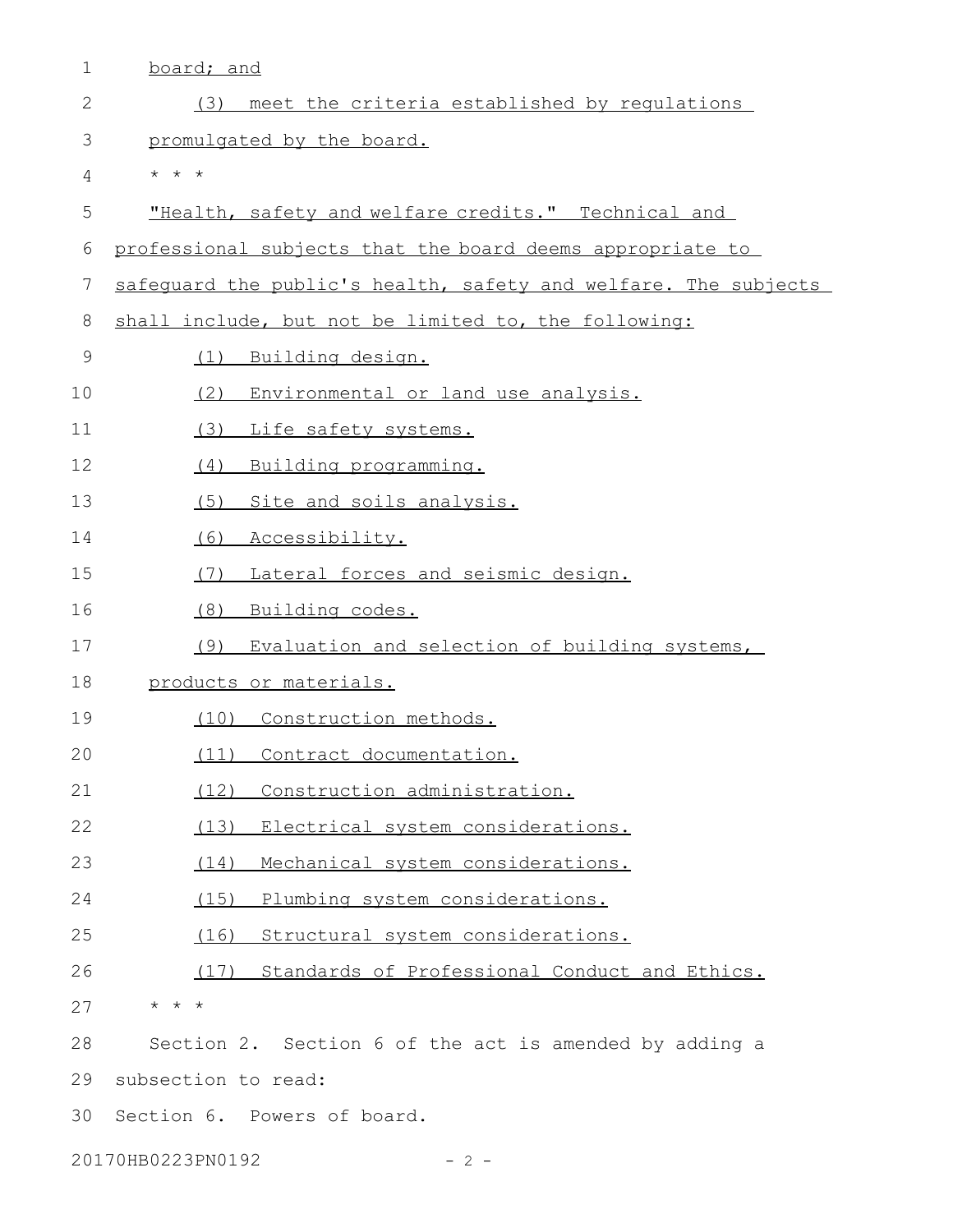\* \* \* 1

 $(b.1)$  The board shall establish, adopt, promulgate and enforce rules and regulations consistent with the provisions of this act setting forth a continuing education requirement to be satisfied by all individuals holding a certificate to engage in the practice of architecture as a condition of renewal of the certificate. 2 3 4 5 6 7

\* \* \* 8

Section 3. Section 10(a) of the act is amended to read: Section 10. Issuance and renewal of certificates. (a) Upon payment of the fees required by section 11, an individual who has complied with section 8 or 9 shall be entitled to a certificate indicating that [he] the individual is qualified to engage in the practice of architecture in this Commonwealth. Each certificate shall contain the name of the individual to whom it was issued and shall be valid for [a period of two years.] the applicable biennial period or the remainder of the applicable biennial licensure period. The following shall apply to the continuing education requirement under section 6(b.1): (1) As a condition for the biennial renewal of a license, a licensee must provide certification of successful completion of a minimum of 24 hours of continuing education. A minimum of 12 hours of the required continuing education must be in the subject areas of health, safety and welfare credits. (2) A licensee of another jurisdiction in which the architect's primary practice is located shall be deemed to have satisfied the continuing education requirement under 9 10 11 12 13 14 15 16 17 18 19 20 21 22 23 24 25 26 27 28 29

paragraph (1) if the licensee: 30

20170HB0223PN0192 - 3 -